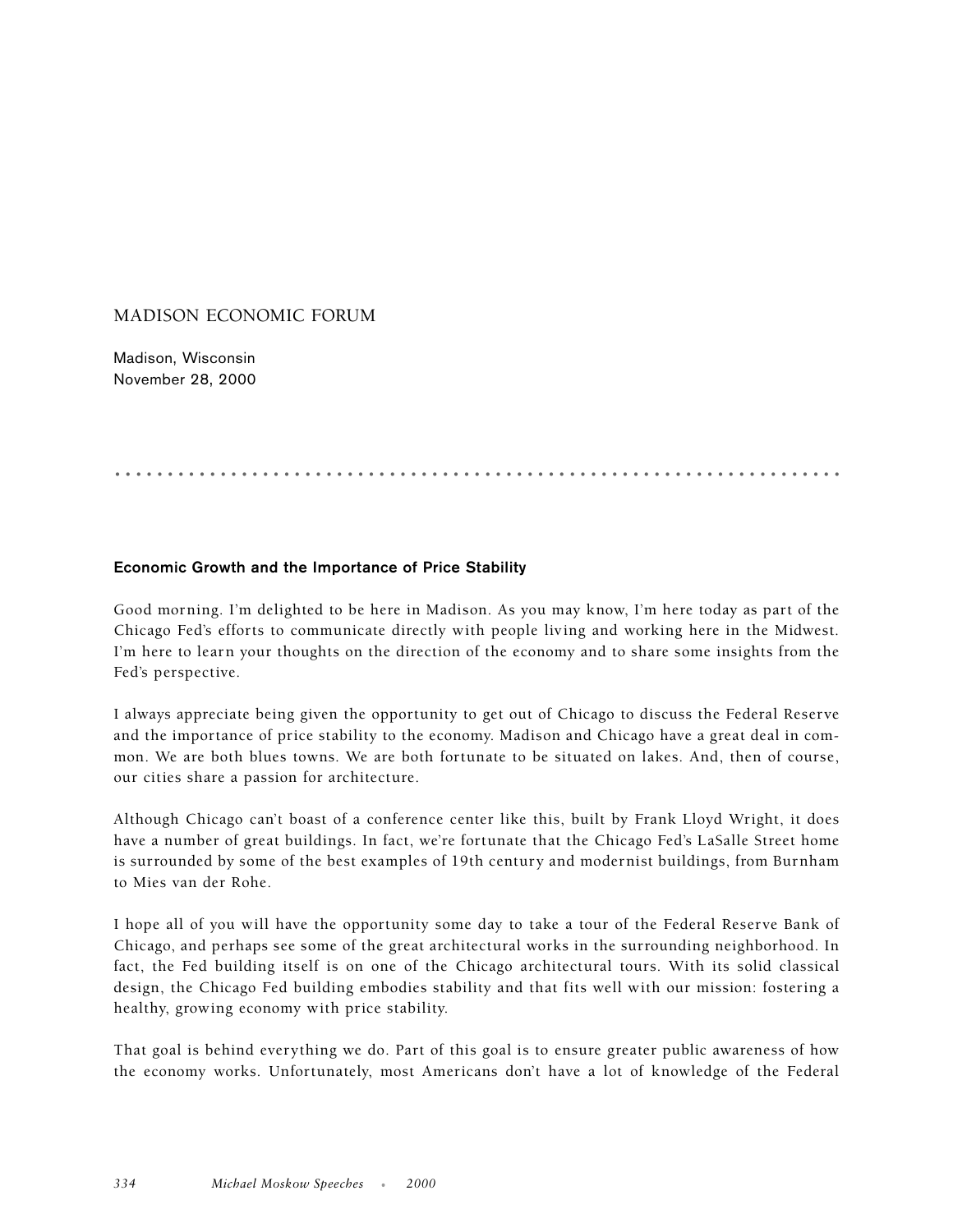Reserve System. In fact, I've had to explain to people, on more than one occasion, that the Federal Reserve is not a national bird sanctuary.

You, of course, know that the Fed is our nation's central bank. And while Americans' knowledge about the Federal Reserve is still incomplete, public awareness of the Fed's role in the economy has greatly increased in recent years.

The Federal Reserve was founded in 1913 during one of the more turbulent times in U.S. history. It was a period quite different from today. Our towns and cities had been linked by the transcontinental railway just a few decades earlier. America was newly industrialized and bursting at the seams with energy and expectations. At the same time, the U.S. had experienced a series of boom and bust cycles for several decades. There were frequent economic downturns; expansions were too short lived to repair the damage done to peoples' lives.

By the late 1800s and early 1900s, there were widespread social and economic problems, like the emerging phenomenon of big city poverty and numerous spells of high unemployment. What a difference a century makes. Today, we're experiencing the longest expansion in our country's history, and the national unemployment rate is at a three-decade low.

Back in the late 1800s, the state of our economy was symbolized by bank runs and bread lines. Now our economy is symbolized by images of parking lots overflowing with luxury cars, and new housing developments that sell out before there is time to plant a "for sale" sign out front.

Today I will talk about our economic expansion, and just what it means for us as a nation. In particular, I'm going to discuss how maintaining price stability is key to the Fed's mission of contributing to a higher standard of living for all Americans.

To set the stage for our discussion, let me give you a brief overview of what the Fed does. Our mandated mission is to foster a safe and sound financial system and a healthy, growing economy. Our goal? Sustained growth, as opposed to the ups and downs of the late 1800s, which spurred Congress to create the Fed. The Fed pursues its mission through three main areas of responsibility. First, we're a service provider—we provide financial services such as check processing and electronic payments to depository institutions and the U.S. government. Second, we're a bank regulator — we supervise and regulate banks and bank holding companies. Finally, but most important, we formulate national monetary policy.

Most people tend to think of monetary policy as a process that begins and ends in Washington, D.C. But, in fact, Congress designed the Fed to be regional in orientation, with Reserve Banks located throughout the U.S. The Chicago Fed serves a five-state area consisting of the southern two-thirds of Wisconsin as well as all of Iowa, and most of Indiana, Illinois, and Michigan. In addition to our head office in Chicago, we have regional offices in Milwaukee as well as in Detroit, Indianapolis, Des Moines, and Peoria.

Our Board of Directors at the Chicago Fed consists of nine business, community and labor leaders. It includes Jim Keyes, Chairman and CEO of Johnson Controls of Milwaukee, Wisconsin. Each of the presidents of the 12 Fed Banks participates on the Federal Open Market Committee, the Fed's main policymaking group. As part of the policymaking process, we need to stay in touch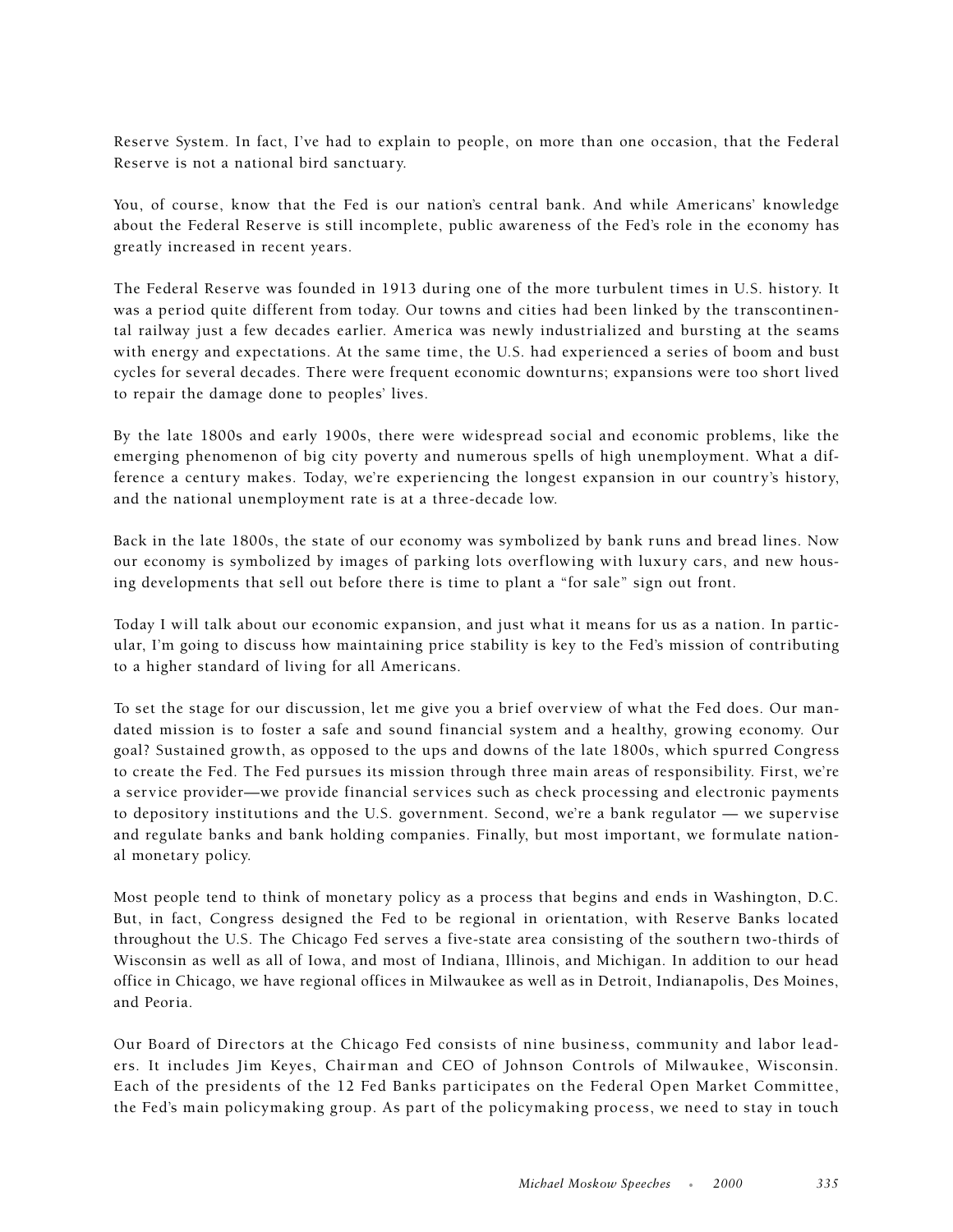with people living and working in our regions to supplement published statistical data with upto-the-minute information.

That's why I'm here today. My ability to bring current information about the status of the economy to our deliberations is one of the advantages of the Fed's regional system. Furthermore, having FOMC participants located outside the Washington beltway helps keep the Fed insulated from the shortterm political pressures that could distort the policymaking process.

In short, the Fed's regional system allows it to get a better feel for the latest economic developments and helps it focus on policy not politics. Given that background, let me turn to the Fed's focus on price stability and how this helps ensure a healthy economy here in Madison and nationally.

At first glance, inflation may not seem that sinister. After all, you might wonder, if both prices and wages are going up, why should it matter? But as the 1970s showed, high inflation, especially when it's volatile, can easily derail economic growth. Inflation disrupts growth by making the entire economy less efficient. The pricing mechanism, which should serve as a point of communication between consumers and producers, breaks down.

One way to imagine this is to think about a national rail system: when it works, and when it doesn't. Generally, trains come and go at high speeds, efficiently and safely. But sometimes there are problems. When signals fail, trains start running late, people miss connections, and in the end, the entire system performs below its potential.

In a free market, the efficiency of the economic system depends on the signals provided by prices. Generally, goods and services change hands at high speeds, efficiently and smoothly, without direction by any government agency. But when a problem with price signals occurs, producers and investors misallocate. Businesses and consumers make ill-informed decisions. And the entire economy performs below its potential. Inflation distorts prices and interest rates, jamming the signals. And yet, we depend on these signals to make decisions — decisions on when, where and how much to buy, sell, save and invest.

That's why the Fed focuses on low inflation to meet its goal of a healthy growing economy. The Fed can't directly create growth. Growth can only be created by investment in human skills, physical capital and new technologies. All the Fed can do is facilitate investment—by creating an economic environment of low and stable prices—an environment of clear signals.

The signals have worked well in recent years. Over the course of the current expansion, the economy has run like a locomotive on a clear stretch of track, fueled by the hard work and ingenuity of the American people. The importance of keeping the economy on track and growing for as long as possible cannot be underestimated. Economic stability and the long expansions it fosters have an enormous impact on our nation.

For example, look at the impact of the expansion on those living on the margin in America. The current expansion has helped many previously unemployed and lower-income workers make solid progress toward improving their lives. Our low inflation environment has provided the foundation for a sustained period of remarkably low unemployment. In fact, the unemployment rate has been below 5 percent for over three years and it has been close to 4 percent for the past year. Extended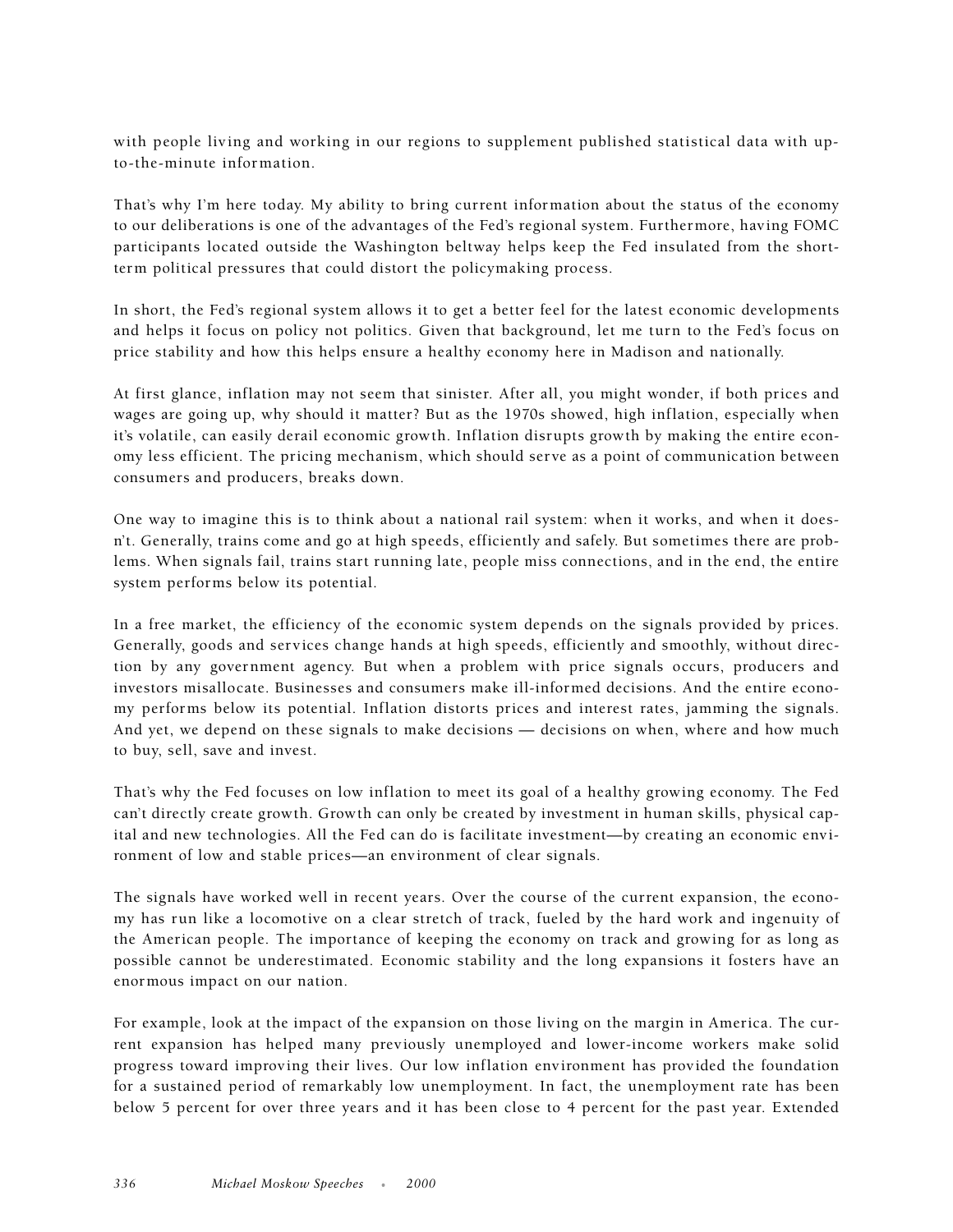periods of economic growth and low unemployment mean that we have many Americans entering the job force who have never before had such opportunities—opportunities to work, to receive training, to invest in their own businesses, homes and families, and to break the cycle of poverty.

I know Wisconsin has excelled at responding to the opportunities and challenges of your flourishing economy. By far the biggest challenge for employers has been the persistent workforce shortage across the state. Madison's 1.5 percent unemployment rate, for example, is one of the lowest in the country. In fact, Madison's labor markets have been so tight that the area's monthly unemployment rate has not topped 2.5 percent since early 1994. Wisconsin's unemployment rate was 3.0 percent in October, 0.9 percentage point lower than the national average. And over the past year, employment growth in the state was nearly identical to the national average.

What does that mean for the state? If strong growth is to continue, more and more of Wisconsin's working age people must participate in the economy in a meaningful way. In other words, they need to have the education and skills demanded by employers.

Wisconsin has been among the most innovative and progressive states in expanding education and skills. The W-2 program, for example, has been the prototype for welfare reform across the nation because it has been so successful in enabling public assistance recipients to enter the workforce and gain valuable skills. Some 75 percent of people who have left welfare since the inception of W-2 did so because they obtained jobs or had other income that allowed them to leave public assistance. More generally, education and training has been the hallmark of Wisconsin's workforce. In particular, Wisconsin's vocational education and community college systems are renowned, as is the state's pioneering school-to-work initiative.

Earlier today, I had the opportunity to visit Promega, a bio-technology company here in Madison. Promega has implemented an innovative program for attracting future employees to the bio-tech field by presenting special programs focused on technology topics to local high school and grade school students. As a result of programs like this, the proportion of Wisconsin's adult population with at least a high school degree—79 percent at last count—is significantly higher than both the nation and the industrial Midwestern states.

Despite these successes, the nation's shift toward the so-called "new economy" causes some anxiety among Midwesterners about the region's ability to sustain high income and growth into the future. How will Wisconsin and other Midwestern states keep its highly educated workers as well as attract such workers from outside the region? In this respect, Madison stands as something of a symbol of what can be accomplished. Madison has succeeded by combining a high quality of life with a concentration of innovative firms that provides the right jobs and job networking opportunities.

We've discussed how the Federal Reserve fosters sustainable growth. We've discussed how our nation benefits from those efforts. And perhaps, most importantly, we've discussed the pivotal role of price stability.

But how exactly does the Fed achieve price stability? For example, how does the Fed judge what growth rate is sustainable? Roughly speaking, we determine our economy's maximum sustainable growth rate by adding growth in the U.S. labor force and growth in productivity. The labor force has been growing at about one percent per year — roughly equal to our population growth.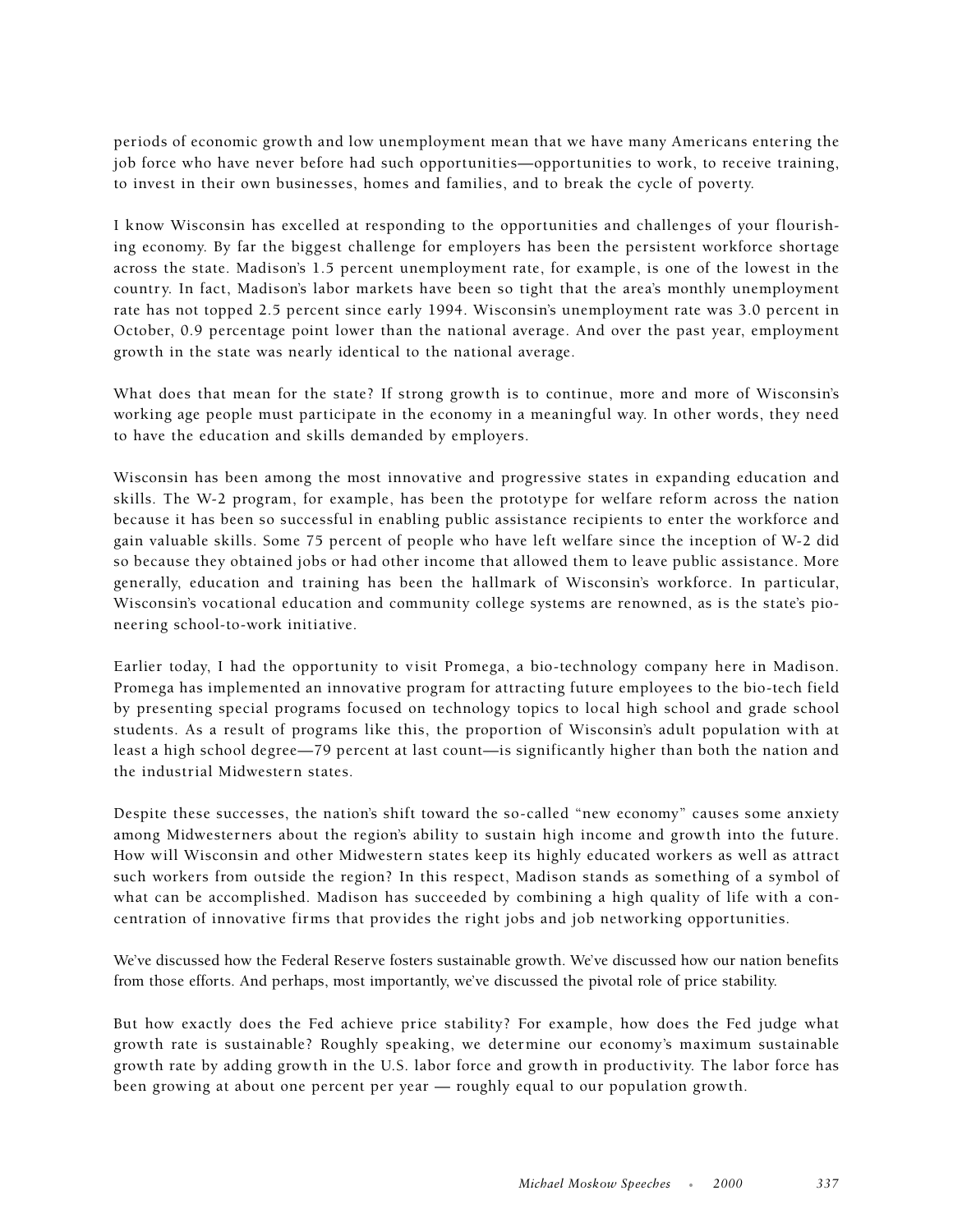Until a few years ago, productivity had been rising at an average of about  $1\%$  percent per year for decades. That led most economists to believe that the potential growth rate in the U.S. was about  $2\%$ percent. Today, many economists have higher estimates for potential growth because productivity growth has picked up significantly in recent years. In fact, productivity has risen at an annual rate of 3 percent since 1995, which is about twice as fast as the previous quarter century. And that translates into a significant increase in maximum sustainable growth during the most recent period.

Technological innovations spurred a significant portion of the recent dramatic increase in productivity growth. Technology changes the way all of us do our jobs, the way businesses buy and sell from other businesses, and the way companies interact with their customers. We have vastly improved access to information that enables us to be more efficient and effective as we make and implement business decisions. But the increase in efficiency we've seen since the mid-1990s can't be chalked up only to the Internet and hi-tech computer applications. We also learned to run our businesses smarter through improved management practices. And the U.S. labor market as an institution is functioning more efficiently than it used to.

In the past, we couldn't sustain today's low rates of unemployment year after year. We usually considered such low rates of unemployment as a sign of imbalances in the economy, as a sign that aggregate demand was outstripping aggregate supply. And the result was always the same. Bottlenecks emerged and inflation increased. Eventually, due to the higher inflation, growth would stall and the unemployment rate would go up. We're not sure how low an unemployment rate we can sustain in the U.S. economy today without inflation rising and growth being curtailed. But the old belief that an unemployment rate of about 6 percent was as low as we could go without problems arising is surely out of date.

As I've said, increased productivity growth raises our potential growth, which represents the supply of goods and services we produce domestically. There's evidence, however, that demand was outstripping even this higher supply over most of the past two years. The presence of this imbalance was an important factor in recent monetary policy actions.

As you may recall, the Federal Open Market Committee raised its target for the federal funds rate six times between June 1999 and May 2000, from 4¼ percent to 6½ percent. At all four of its meetings since May, however, the FOMC has decided to leave the federal funds rate target at 6½ percent. The Committee continued to indicate that it believed the risks remained "weighted mainly toward conditions that may generate heightened inflation pressures in the foreseeable future."

Obviously, the Federal Reserve has evaluated many factors during its monetary policy discussions. For example, most of the available economic information since May has pointed to a moderation in demand growth from the frenetic pace we observed in late 1999 and early 2000. Combined with the boost to potential supply coming from increases in productivity growth, this meant that the imbalance between demand and potential supply narrowed considerably. Moreover, demand is likely to be tempered a bit further by recent tightening in financial market conditions. Indeed it's possible the economy could expand at a rate below potential for awhile.

At the same time, however, continued tight labor markets and higher energy prices still have the potential to raise inflation expectations. Thus far, productivity gains have helped contain higher labor costs. And there's very little evidence to date of any significant spillover from higher energy